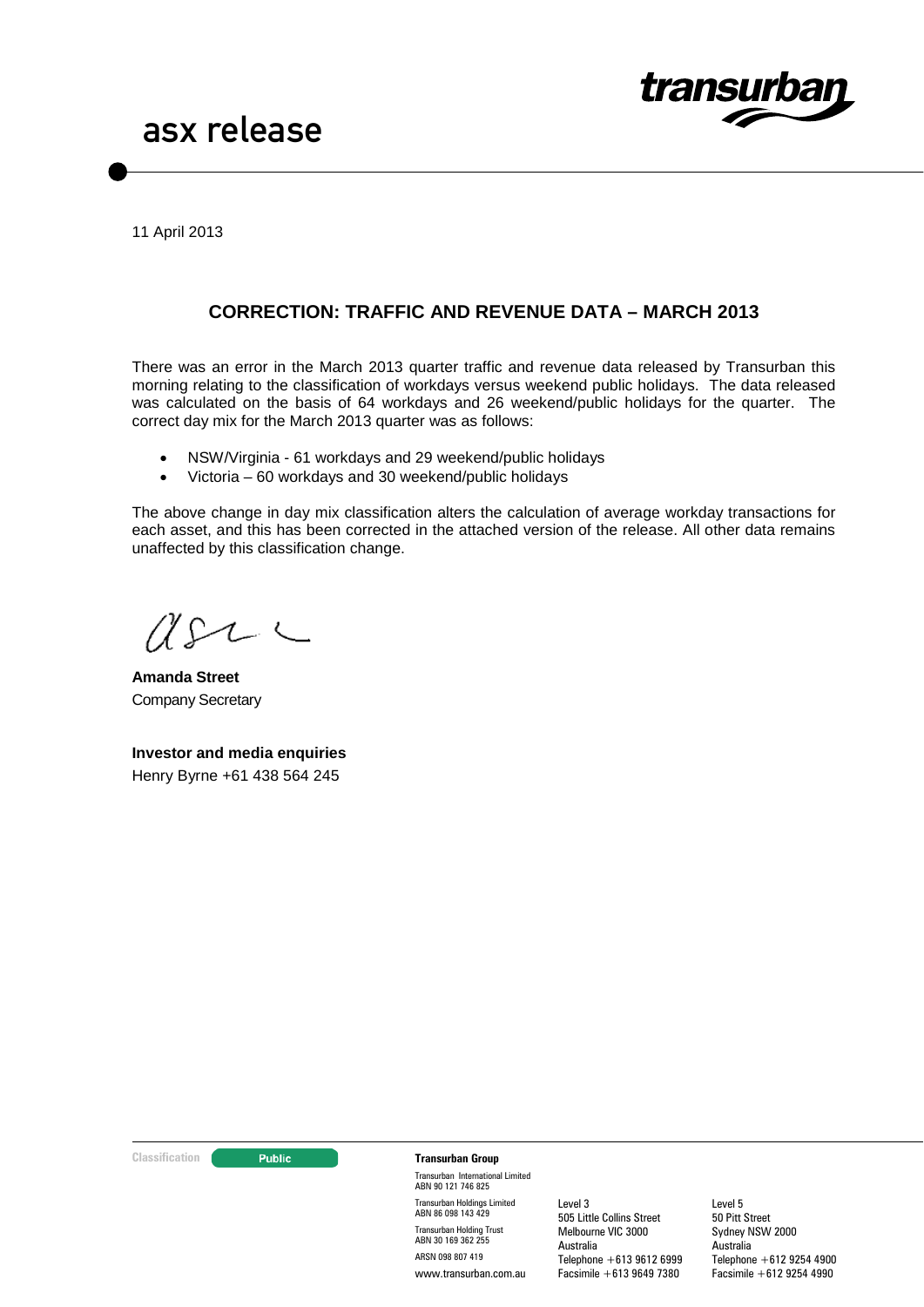

11 April 2013

## **TRAFFIC AND REVENUE DATA – MARCH 2013**

Transurban has today announced its traffic and revenue data for the March quarter 2013.

On a statutory basis, toll revenue increased by **5.6%** to **\$196.4 million** when compared to the prior corresponding period (PCP).

For the March quarter, proportional toll revenue increased by **5.4%** from the PCP, to **\$243.0 million**.

In Melbourne, Transurban's largest asset, CityLink, recorded 7.0% revenue growth on the back of 2.6% traffic growth.

Differences in day mix in the March 2013 quarter compared to the PCP should be taken into account when considering growth for the quarter. In particular, the Easter holiday period occurred in the March quarter in FY[1](#page-1-0)3 compared to the June quarter in the prior year.<sup>1</sup>

As an example, up to and including the day prior to Good Friday and the Easter period, CityLink ADT growth for the quarter was 3.8%.

Other operational highlights for the period included:

#### **Hills M2 Upgrade**

- Work on the Hills M2 Upgrade project continues to progress, with all works west of Pennant Hills Road scheduled to conclude on 15 April. The final completion date for the project is still subject to weather, construction progress and various approvals from the Government. Completion of the project and the full opening of the road is currently expected in August.
- A critical milestone was reached on the Hills M2 Upgrade with new toll points, the Herring and Christie Road Ramps at Macquarie Park, opened to tolled traffic on 20 January 2013. These ramps offer businesses, local residents and students alternative access to the fast growing Macquarie Park area via the Hills M2 motorway, whilst offering the motorway itself increased traffic volumes.

#### **M5 West Widening**

• Construction of the M5 West Widening project is tracking to schedule.

<span id="page-1-0"></span><sup>1</sup> This resulted in 60 workdays and 30 weekend/public holidays in Victoria and 61 workdays and 29 weekend/public holidays in NSW/Virginia in the March quarter 2013. This compares to 62 workdays and 29 weekend/public holidays in Victoria and 63 workdays and 28 weekend/public holidays in NSW/Virginia in the PCP.



Transurban International Limited ABN 90 121 746 825 Transurban Holdings Limited ABN 86 098 143 429 Transurban Holding Trust ABN 30 169 362 255 ARSN 098 807 419 www.transurban.com.au

Level 3 505 Little Collins Street Melbourne VIC 3000 Australia Telephone +613 9612 6999 Facsimile +613 9649 7380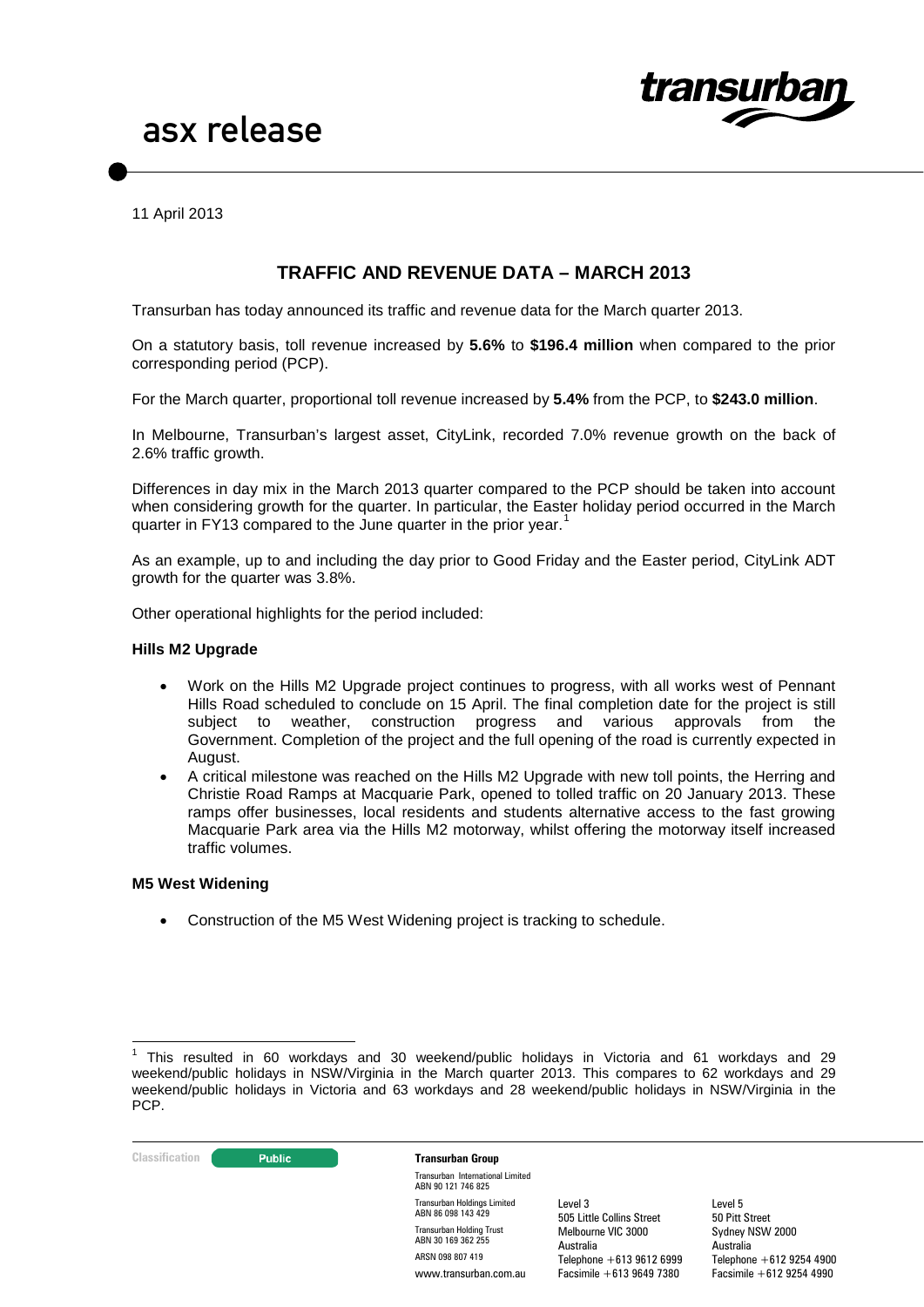

#### **495 Express Lanes**

• Revenue on the 495 Express Lanes in Northern Virginia grew from a daily average of US\$18,408 for the December quarter (17 November to 31 December) to an average of US\$27,499 for the March quarter.

Chief Executive Officer, Scott Charlton, said: "Capital investment in the urban commuter corridors that our roads service underpins a positive outlook for growth going forward."

"In Sydney, Transurban and its partners have invested or committed approximately \$1 billion to the orbital network through asset enhancements. The Hills M2 Upgrade continues to progress towards completion. The Macquarie Park ramps opened to traffic in January, and already businesses, residents and students in the Macquarie Park region are experiencing the benefits of the Upgrade in their daily commute."

"It remains too early to determine any reliable traffic trends for the 495 Express Lanes, however traffic continues to grow from the initial levels observed when the road opened late in 2012. We are focussed on ensuring that community education and engagement remains strong to grow awareness of the value proposition being delivered by this highly innovative project in Northern Virginia."

Full traffic and revenue information for the March quarter is attached.

**Amanda Street** Company Secretary

**Investor and media enquiries** Henry Byrne +61 438 564 245

#### **Classification Construction Transurban Group**

Transurban International Limited ABN 90 121 746 825 Transurban Holdings Limited ABN 86 098 143 429 Transurban Holding Trust ABN 30 169 362 255 ARSN 098 807 419 email@transurban.com.au www.transurban.com.au

Level 3 505 Little Collins Street Melbourne Victoria 3000 Australia Telephone +613 9612 6999 Facsimile +613 9649 7380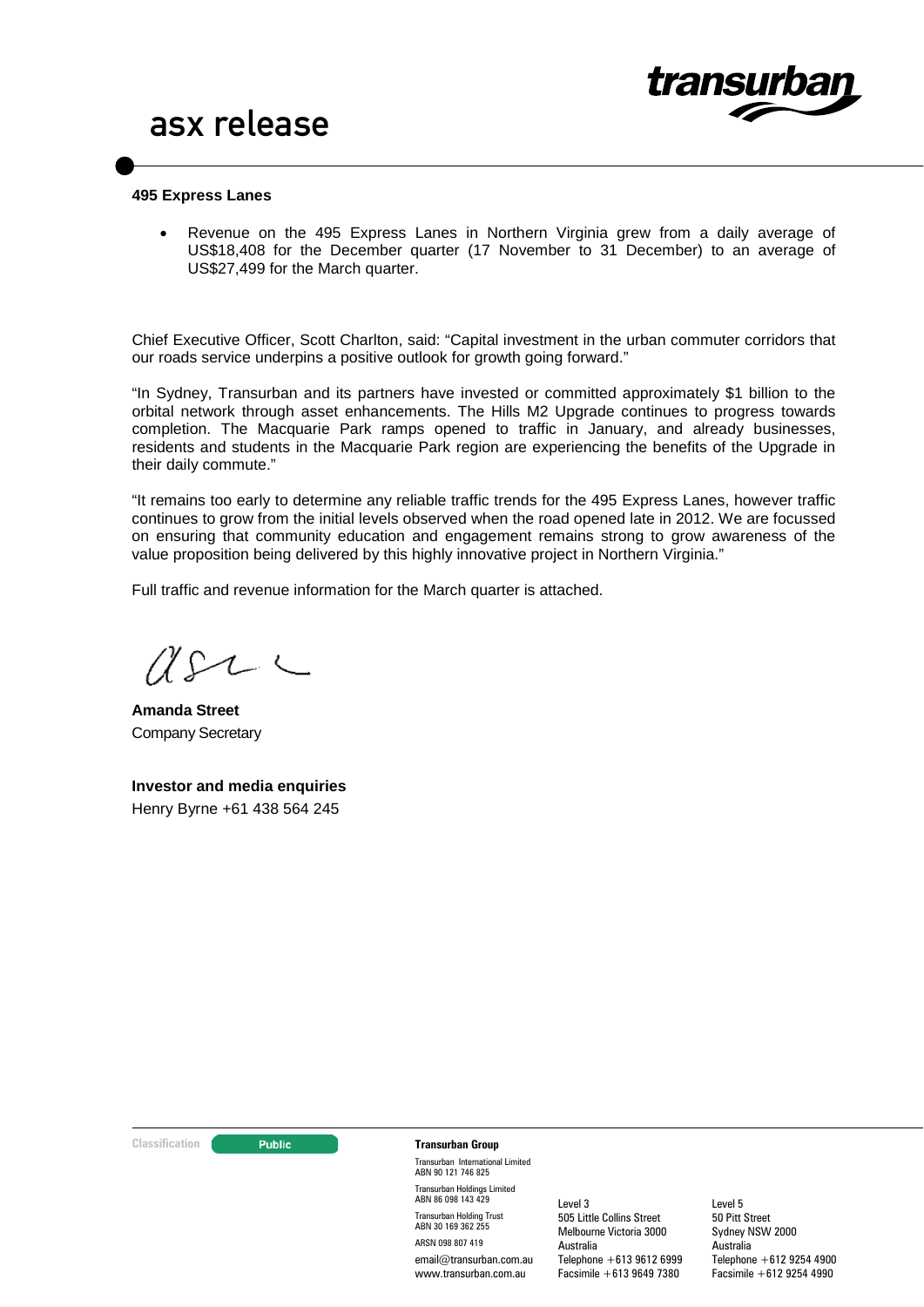

### **Appendix 1 – Traffic and revenue data – March 2013 quarter**

| March quarter          | Transurban<br>ownership | <b>Total Toll revenue</b><br>% change | <b>ADT</b><br>% change |  |
|------------------------|-------------------------|---------------------------------------|------------------------|--|
| CityLink               | 100.0%                  | 7.0%                                  | 2.6%                   |  |
| Hills M2               | 100.0%                  | 1.1%                                  | 2.5%                   |  |
| Lane Cove Tunnel / MRE | 100.0%                  | 3.0%                                  | 2.2%                   |  |
| M1 Eastern Distributor | 75.1%                   | 7.0%                                  | (0.9%                  |  |
| Westlink M7            | 50.0%                   | 4.7%                                  | 3.6%                   |  |
| M5 South West Motorway | 50.0%                   | $(1.8\%)$                             | (1.3%)                 |  |
| Pocahontas 895         | 75.0%                   | 2.5%                                  | $(2.0\%)$              |  |

Notes - CityLink traffic is calculated on Average Daily Transactions (ADT). All other assets are calculated on Average Daily Trips (ADT). All percentage changes are to the PCP. The 495 Express Lanes, which opened to traffic on 17 November 2012, are excluded from the above table as there is no comparable data.

#### **Classification Transurban Group**

Transurban International Limited ABN 90 121 746 825 Transurban Holdings Limited ABN 86 098 143 429 Transurban Holding Trust ABN 30 169 362 255 ARSN 098 807 419 email@transurban.com.au www.transurban.com.au

Level 3 505 Little Collins Street Melbourne Victoria 3000 Australia Telephone +613 9612 6999 Facsimile +613 9649 7380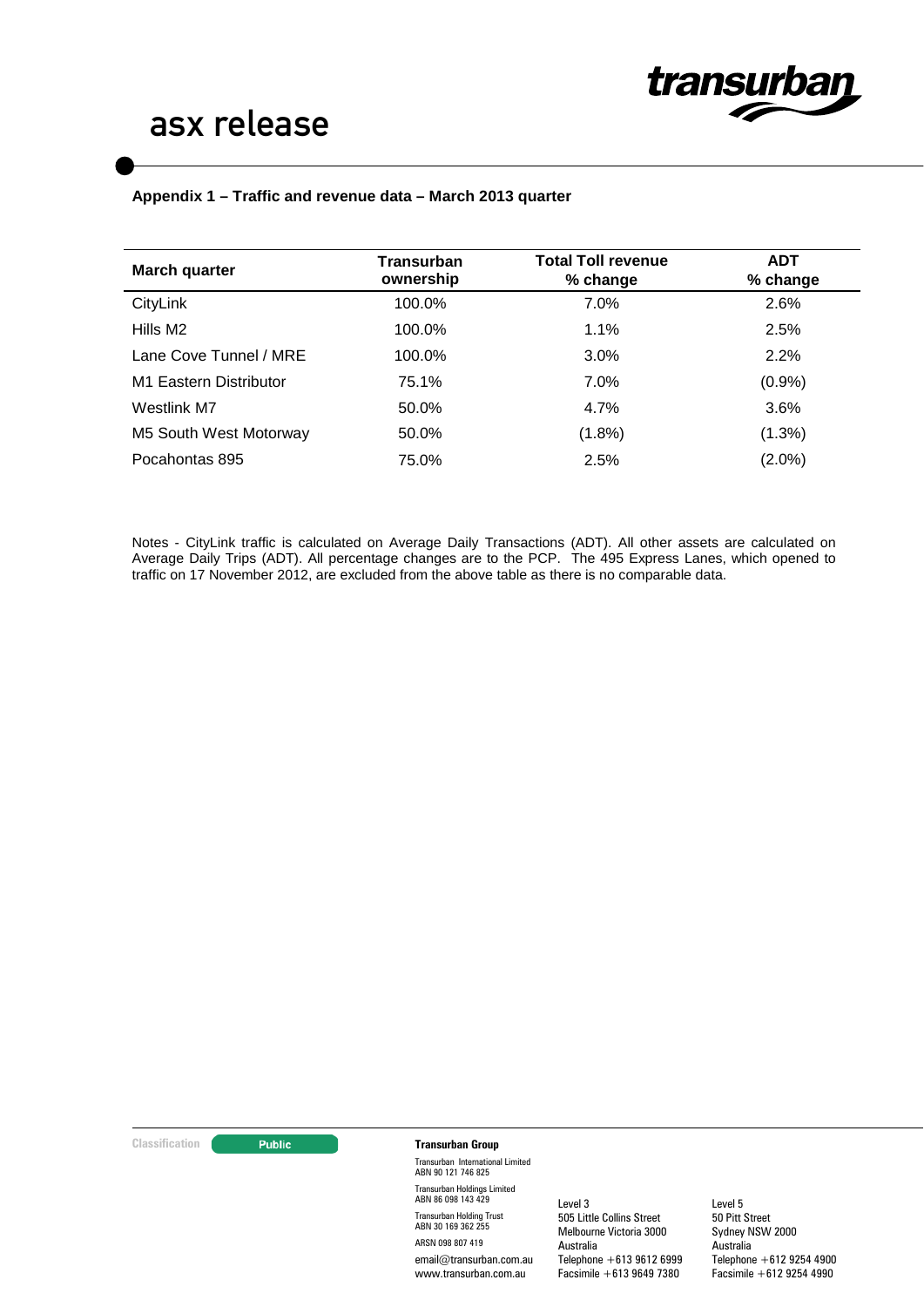

#### **Asset commentary**

#### **CITYLINK**

For the March 2013 quarter, CityLink toll revenue increased 7.0% to \$122.7 million. ADT increased 2.6% to 770,001 transactions.

Up to and including the day prior to Good Friday and the Easter period, ADT growth for the quarter was 3.8%.

From a sectional perspective, strong transactional performance was noted on Western Link, up 3.0%, with Southern Link also up 2.2%. Weekend/public holiday performance was the main driver of growth, up 5.1% - while workdays grew 2.4%.

#### **HILLS M2**

For the March 2013 quarter, Hills M2 toll revenue increased 1.1% to \$34.5 million. ADT increased 2.5% to 89,846 trips.

Up to and including the day prior to Good Friday and the Easter period, ADT growth for the quarter was 3.7%.

The addition of new ramps to the asset, at Windsor Rd in July 2012 and at Macquarie Park in January 2013, provided an extra 3,428 daily trips – 2,402 of these new trips were at Windsor Rd, with the balance at the Macquarie Park ramps. Consistent ramp-up of volume is being observed at both locations.

Excluding this traffic from the newly added ramps, ADT at the existing toll plazas decreased 1.4% to 86,418 trips.

Of total ADT, car traffic increased 2.4% and trucks increased 3.8%. Strong truck growth is partially driven by increased construction vehicle traffic, which is exempt from tolling.

#### **LANE COVE TUNNEL/MRE**

For the March 2013 quarter, LCT/MRE toll revenue increased 3.0% to \$14.9 million. ADT increased 2.2% to 68,335 trips.

Up to and including the day prior to Good Friday and the Easter period, ADT growth for the quarter was 3.8%.

Traffic has continued to be impacted by the flow on effect of the Hills M2 Upgrade works.

Of total ADT, car traffic increased 2.0% and trucks increased 7.1%.

#### **M1 EASTERN DISTRIBUTOR**

For the March 2013 quarter, M1 Eastern Distributor toll revenue increased 7.0% to \$24.3 million. ADT decreased 0.9% to 49,796 trips.

Up to and including the day prior to Good Friday and the Easter period, ADT growth for the quarter was 0.5%.

Traffic loss continues to be driven by Toll Plaza B, which is a key conduit to the Sydney CBD, with ADT at this plaza down 2.6% compared to the PCP. The remaining two toll plazas (A & C) increased volume compared to the prior year – Plaza A (leading to the Harbour Bridge/Tunnel and North Sydney) grew 0.3% with Plaza C (connecting to the Cross City Tunnel and William St) up 0.6%.

**Classification Constitution Transurban Group** 

Transurban International Limited ABN 90 121 746 825 Transurban Holdings Limited ABN 86 098 143 429 Transurban Holding Trust ABN 30 169 362 255 ARSN 098 807 419 email@transurban.com.au www.transurban.com.au

Level 3 505 Little Collins Street Melbourne Victoria 3000 Australia Telephone +613 9612 6999 Facsimile +613 9649 7380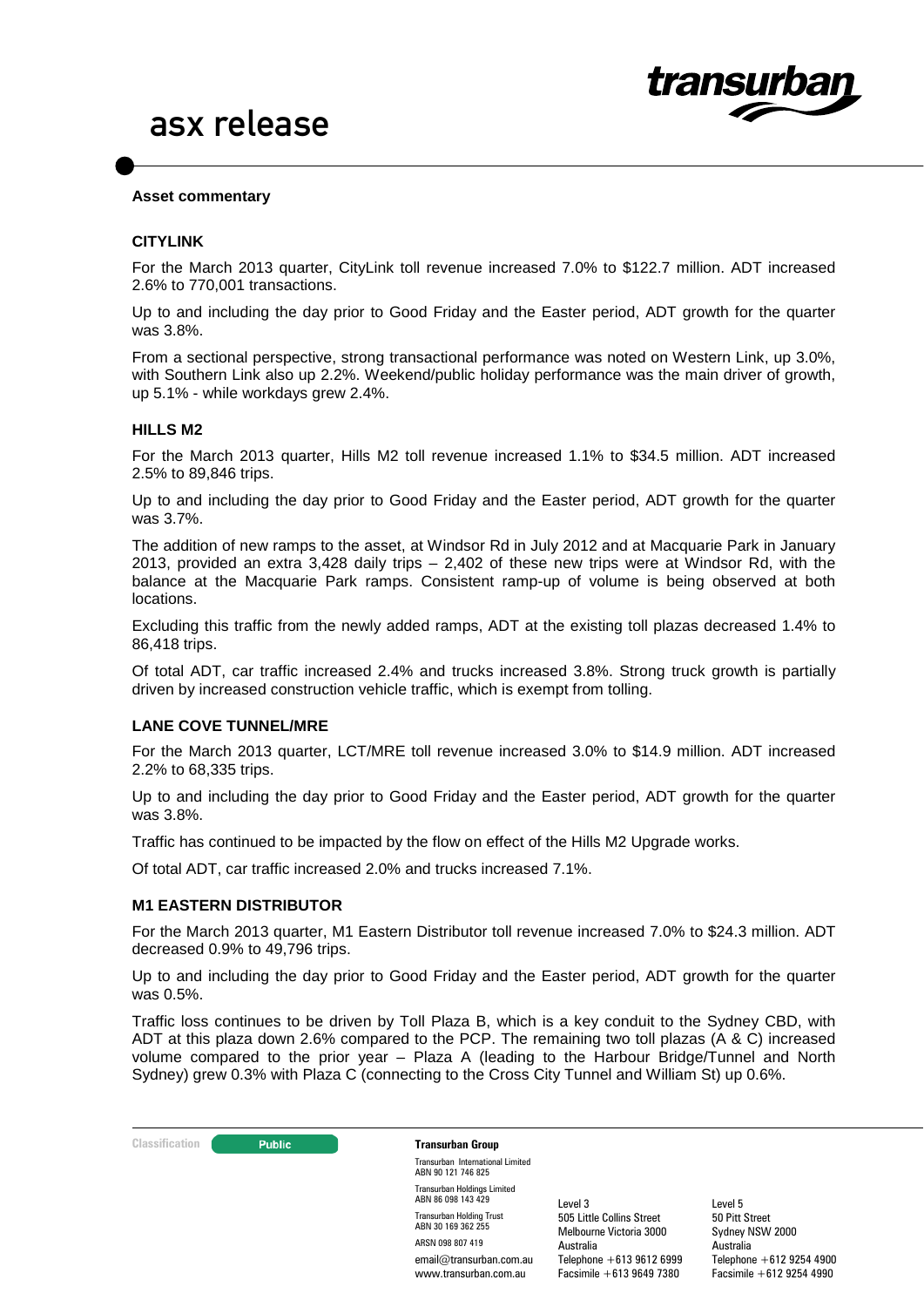

Of total ADT, car traffic decreased 0.8% and trucks decreased 2.0% (trucks on M1 account for the smallest proportion of traffic on any of Transurban's Australian assets).

### **WESTLINK M7**

For the March 2013 quarter, Westlink M7 toll revenue increased 4.7% to \$51.3 million. ADT increased 3.6% to 139,158 trips.

Up to and including the day prior to Good Friday and the Easter period, ADT growth for the quarter was 5.1%.

The toll price increased from 36.0 cents per kilometre to 36.5 cents per kilometre on 1 January 2013.

Of total ADT, car traffic increased 3.4% and trucks increased 4.7%.

Average tolled trip length was 12.86 kilometres for the quarter compared to 12.87 for the prior corresponding period.

#### **M5 SOUTH WEST MOTORWAY**

For the March 2013 quarter, M5 toll revenue decreased 1.8% to \$45.5 million. ADT decreased 1.3% to 119,732 trips. Construction continues on the motorway.

Up to and including the day prior to Good Friday and the Easter period, ADT for the quarter was down 0.4%.

Of total ADT, car traffic decreased 1.4% and trucks increased 0.1%.

#### **495 EXPRESS LANES**

Toll revenue grew 49% from a daily average of US\$18,408 for the December quarter (17 November to 31 December) to an average of US\$27,499 for the March quarter. Average daily revenue grew progressively during the quarter, from US\$25,437 during the first full week in January 2013 to US\$36,112 for the week prior to Easter (week beginning 18 March 2013), a 42% increase. ADT grew 13% for the March quarter compared to the December quarter, while ADT grew 15% from the first full week in January to the week prior to Easter.

Increasing customer familiarity and a shift of traffic demand to the peak periods has been the primary driver of revenue growth, increasing the average dynamic toll charged by 33% from \$1.07 for the December quarter to \$1.43 for the March quarter. The maximum dynamic toll charged during the quarter was \$6.35 to travel the full length of the Express Lanes, an increase of 72% compared to the December quarter maximum of \$3.70.

On average for the quarter, 92% of trips were toll trips. The non-toll trips include HOV 3+ trips and exempt vehicle trips that travel free of charge in accordance with the concession agreement with the Virginia Department of Transportation.

#### **POCAHONTAS 895**

For the March 2013 quarter, Pocahontas toll revenue increased 2.5% to US\$3.6 million. ADT decreased 2.0% to 13,375 trips.



Transurban International Limited ABN 90 121 746 825 Transurban Holdings Limited ABN 86 098 143 429 Transurban Holding Trust ABN 30 169 362 255 ARSN 098 807 419 email@transurban.com.au www.transurban.com.au

Level 3 505 Little Collins Street Melbourne Victoria 3000 Australia Telephone +613 9612 6999 Facsimile +613 9649 7380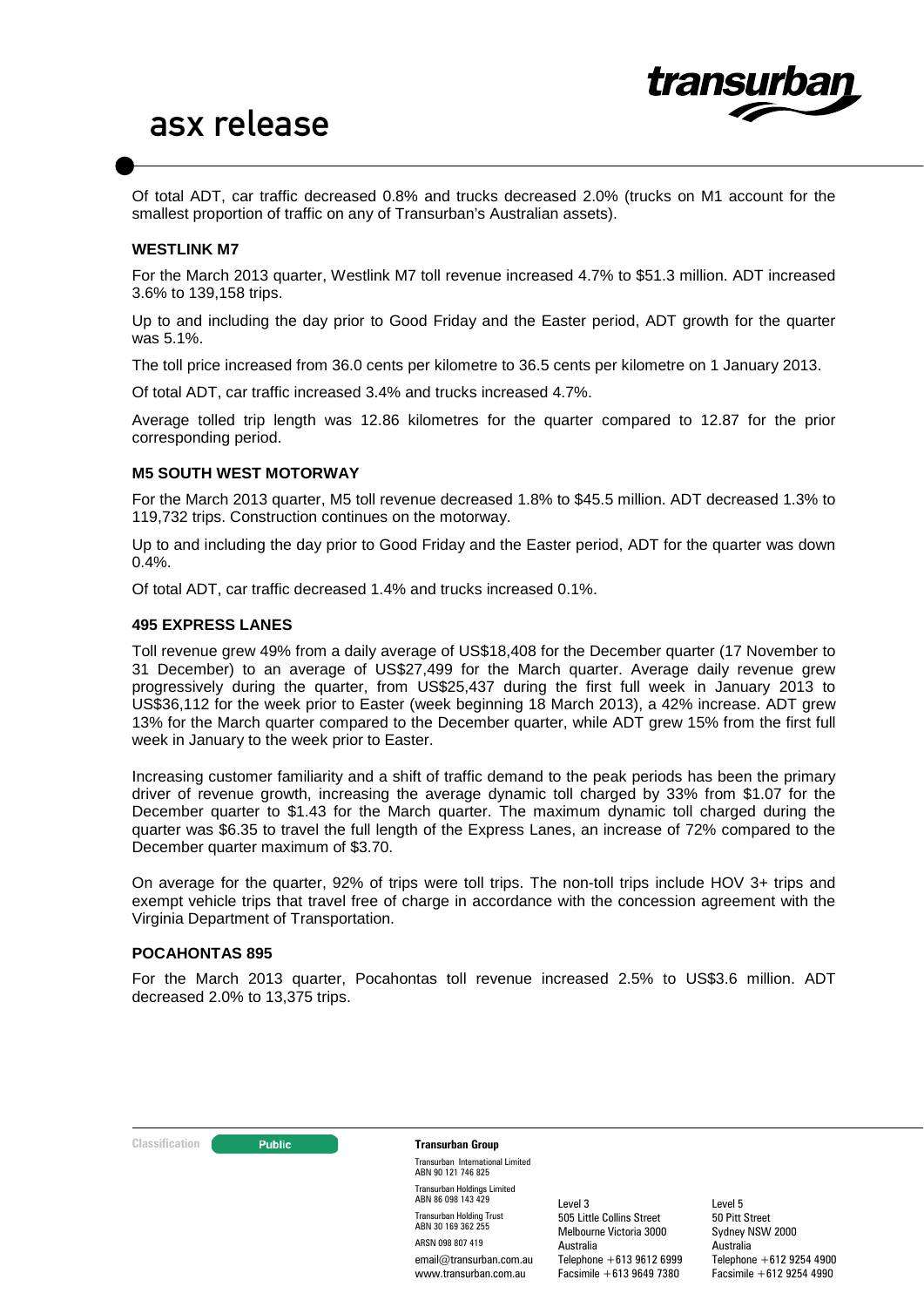

## **Appendix 2 – Traffic and revenue data – March quarter**

| CityLink             | Total Toll Revenue (\$A'000) (net of GST)<br><b>Average Daily Transactions</b><br><b>Average Workday Transactions</b><br>Total Toll Revenue (\$A'000) (net of GST)<br><b>Average Daily Trips</b><br>Average Workday Trips<br>Total Toll Revenue (\$A'000) (net of GST)<br><b>Average Daily Trips</b> | \$122,746<br>770,001<br>855,371<br>\$34,470<br>89,846<br>100,336<br>\$14,872 | \$114,739<br>750,627<br>834,952<br>\$34,101<br>87,671<br>97,753<br>\$14,435 | 7.0%<br>2.6%<br>2.4%<br>1.1%<br>2.5%<br>2.6% |
|----------------------|------------------------------------------------------------------------------------------------------------------------------------------------------------------------------------------------------------------------------------------------------------------------------------------------------|------------------------------------------------------------------------------|-----------------------------------------------------------------------------|----------------------------------------------|
|                      |                                                                                                                                                                                                                                                                                                      |                                                                              |                                                                             |                                              |
|                      |                                                                                                                                                                                                                                                                                                      |                                                                              |                                                                             |                                              |
|                      |                                                                                                                                                                                                                                                                                                      |                                                                              |                                                                             |                                              |
|                      |                                                                                                                                                                                                                                                                                                      |                                                                              |                                                                             |                                              |
|                      |                                                                                                                                                                                                                                                                                                      |                                                                              |                                                                             |                                              |
| Hills M <sub>2</sub> |                                                                                                                                                                                                                                                                                                      |                                                                              |                                                                             |                                              |
|                      |                                                                                                                                                                                                                                                                                                      |                                                                              |                                                                             |                                              |
|                      |                                                                                                                                                                                                                                                                                                      |                                                                              |                                                                             |                                              |
| Lane Cove            |                                                                                                                                                                                                                                                                                                      |                                                                              |                                                                             | 3.0%                                         |
| Tunnel /             |                                                                                                                                                                                                                                                                                                      | 68,335                                                                       | 66,859                                                                      | 2.2%                                         |
| MRE                  | Average Workday Trips                                                                                                                                                                                                                                                                                | 77,641                                                                       | 75,637                                                                      | 2.6%                                         |
|                      |                                                                                                                                                                                                                                                                                                      |                                                                              |                                                                             |                                              |
| M1 Eastern           | Total Toll Revenue (\$A'000) (net of GST)                                                                                                                                                                                                                                                            | \$24,341                                                                     | \$22,757                                                                    | 7.0%                                         |
| Distributor          | <b>Average Daily Trips</b>                                                                                                                                                                                                                                                                           | 49,796                                                                       | 50,237                                                                      | (0.9%                                        |
|                      | Average Workday Trips                                                                                                                                                                                                                                                                                | 54,832                                                                       | 54,877                                                                      | $(0.1\%)$                                    |
|                      |                                                                                                                                                                                                                                                                                                      |                                                                              |                                                                             |                                              |
|                      | Total Toll Revenue (\$A'000) (net of GST)                                                                                                                                                                                                                                                            | \$51,292                                                                     | \$49,012                                                                    | 4.7%                                         |
|                      | <b>Average Daily Trips</b>                                                                                                                                                                                                                                                                           | 139,158                                                                      | 134,318                                                                     | 3.6%                                         |
|                      | Average Workday Trips                                                                                                                                                                                                                                                                                | 159,913                                                                      | 152,377                                                                     | 4.9%                                         |
| Westlink M7          | Average daily tolled vehicle kilometres<br>travelled ('000)                                                                                                                                                                                                                                          | 1,792                                                                        | 1,729                                                                       | 3.6%                                         |
|                      | Average daily total vehicle kilometres<br>travelled ('000)                                                                                                                                                                                                                                           | 2,148                                                                        | 2,079                                                                       | 3.3%                                         |
|                      |                                                                                                                                                                                                                                                                                                      |                                                                              |                                                                             |                                              |
| M5 South             | Total Toll Revenue (\$A'000) (net of GST)                                                                                                                                                                                                                                                            | \$45,463                                                                     | \$46,285                                                                    | $(1.8\%)$                                    |
| West                 | <b>Average Daily Trips</b>                                                                                                                                                                                                                                                                           | 119,732                                                                      | 121,260                                                                     | $(1.3\%)$                                    |
| Motorway             | Average Workday Trips                                                                                                                                                                                                                                                                                | 127,147                                                                      | 127,681                                                                     | (0.4%                                        |
|                      |                                                                                                                                                                                                                                                                                                      |                                                                              |                                                                             |                                              |
| 495 Express          | Total Toll Revenue (\$USD'000)                                                                                                                                                                                                                                                                       | \$2,475                                                                      | N/A                                                                         | N/A                                          |
| Lanes                | <b>Average Daily Trips</b>                                                                                                                                                                                                                                                                           | 21,008                                                                       | N/A                                                                         | N/A                                          |
|                      | Average Workday Trips                                                                                                                                                                                                                                                                                | 26,294                                                                       | N/A                                                                         | N/A                                          |
|                      | Total Toll Revenue (\$USD'000)                                                                                                                                                                                                                                                                       | \$3,637                                                                      | \$3,549                                                                     | 2.5%                                         |
| Pocahontas           | <b>Average Daily Trips</b>                                                                                                                                                                                                                                                                           | 13,375                                                                       | 13,648                                                                      | $(2.0\%)$                                    |
| 895                  | Average Workday Trips                                                                                                                                                                                                                                                                                | 14,622                                                                       | 15,112                                                                      | $(3.2\%)$                                    |

### **Classification Transurban Group**

Transurban International Limited ABN 90 121 746 825 Transurban Holdings Limited ABN 86 098 143 429 Transurban Holding Trust ABN 30 169 362 255 ARSN 098 807 419 email@transurban.com.au www.transurban.com.au

Level 3 505 Little Collins Street Melbourne Victoria 3000 Australia Telephone +613 9612 6999 Facsimile +613 9649 7380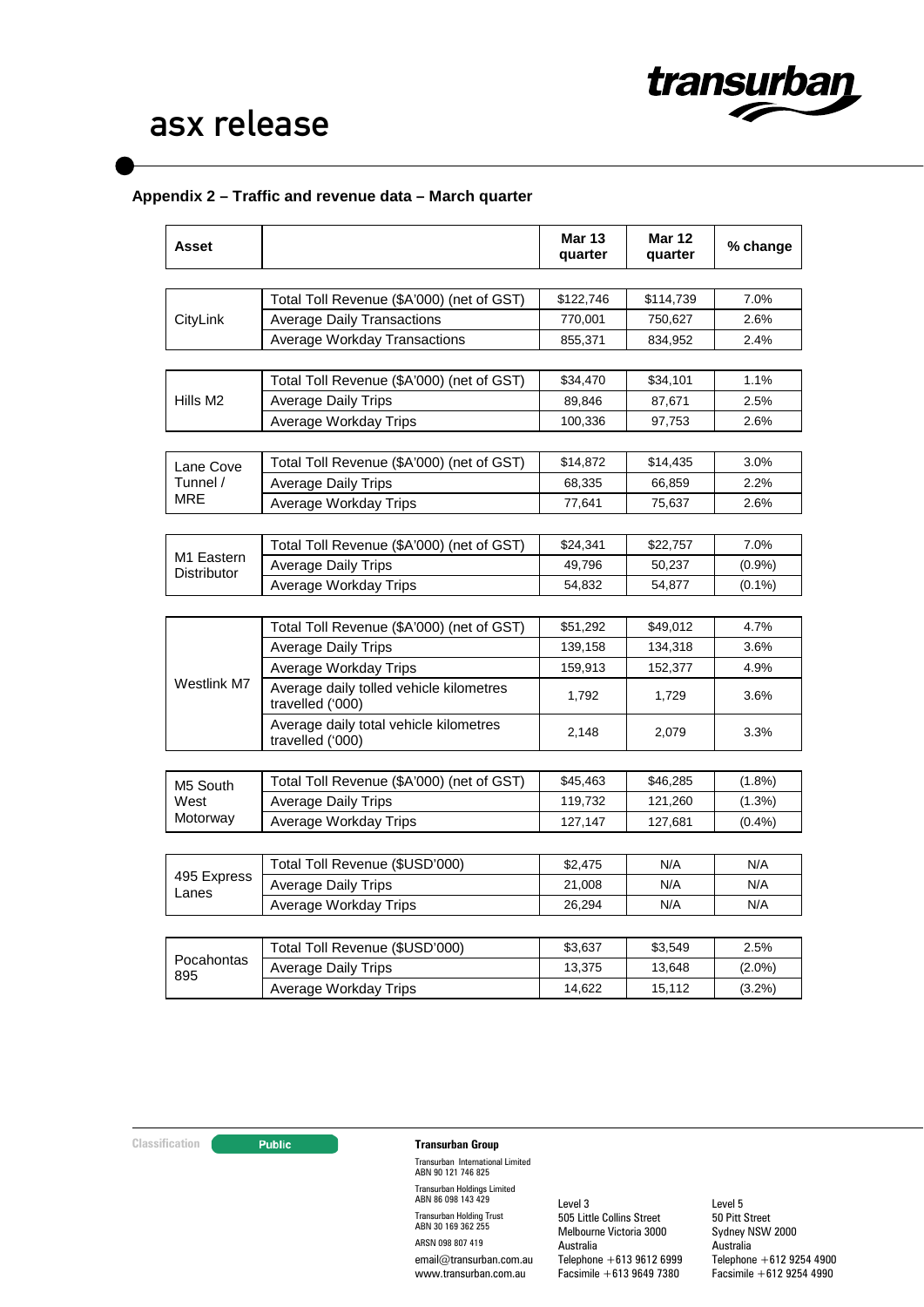

### **Appendix 3 – Quarterly and year to date traffic and revenue data**

| <b>Asset</b>           |                                                             | Sep 12<br>quarter | <b>Dec 12</b><br>quarter | <b>Mar 13</b><br>quarter | <b>FY13</b><br><b>YTD</b> | <b>FY12</b><br><b>YTD</b> | %<br>change |
|------------------------|-------------------------------------------------------------|-------------------|--------------------------|--------------------------|---------------------------|---------------------------|-------------|
|                        |                                                             |                   |                          |                          |                           |                           |             |
|                        | Total Toll Revenue (\$A'000) (net<br>of GST)                | \$123,104         | \$124,885                | \$122,746                | \$370,735                 | \$350,161                 | 5.9%        |
| CityLink               | <b>Average Daily Transactions</b>                           | 779,269           | 785,979                  | 770,001                  | 778,477                   | 761,812                   | 2.2%        |
|                        | Average Workday Transactions                                | 849,585           | 863,299                  | 855,371                  | 856,027                   | 844,439                   | 1.4%        |
|                        |                                                             |                   |                          |                          |                           |                           |             |
| Hills M <sub>2</sub>   | Total Toll Revenue (\$A'000) (net<br>of GST)                | \$34,868          | \$36,300                 | \$34,470                 | \$105,638                 | \$106,483                 | $(0.8\%)$   |
|                        | <b>Average Daily Trips</b>                                  | 90,729            | 91,656                   | 89,846                   | 90,750                    | 91,265                    | $(0.6\%)$   |
|                        | Average Workday Trips                                       | 99,543            | 100,448                  | 100,336                  | 100,101                   | 100,689                   | $(0.6\%)$   |
|                        |                                                             |                   |                          |                          |                           |                           |             |
| Lane<br>Cove           | Total Toll Revenue (\$A'000) (net<br>of GST)                | \$15,259          | \$15,542                 | \$14,872                 | \$45,673                  | \$45,132                  | 1.2%        |
| Tunnel /               | <b>Average Daily Trips</b>                                  | 69,092            | 70,423                   | 68,335                   | 69,290                    | 68,798                    | 0.7%        |
| <b>MRE</b>             | Average Workday Trips                                       | 76,936            | 78,895                   | 77,641                   | 77,816                    | 77,303                    | 0.7%        |
|                        |                                                             |                   |                          |                          |                           |                           |             |
| M1                     | Total Toll Revenue (\$A'000) (net<br>of GST)                | \$25,105          | \$25,880                 | \$24,341                 | \$75,326                  | \$69,875                  | 7.8%        |
| Eastern<br>Distributor | <b>Average Daily Trips</b>                                  | 50,486            | 51,867                   | 49,796                   | 50,723                    | 50,986                    | $(0.5\%)$   |
|                        | Average Workday Trips                                       | 54,645            | 56,381                   | 54,832                   | 55,284                    | 55,673                    | $(0.7\%)$   |
|                        |                                                             |                   |                          |                          |                           |                           |             |
| Westlink<br>M7         | Total Toll Revenue (\$A'000) (net<br>of GST)                | \$52,301          | \$52,501                 | \$51,292                 | \$156,094                 | \$150,541                 | 3.7%        |
|                        | <b>Average Daily Trips</b>                                  | 142,251           | 142,641                  | 139,158                  | 141,366                   | 137,539                   | 2.8%        |
|                        | Average Workday Trips                                       | 159,476           | 162,059                  | 159,913                  | 160,478                   | 155,439                   | 3.2%        |
|                        | Average daily tolled vehicle<br>kilometres travelled ('000) | 1,826             | 1,844                    | 1,792                    | 1,821                     | 1,767                     | 3.0%        |
|                        | Average daily total vehicle<br>kilometres travelled ('000)  | 2,187             | 2,210                    | 2,148                    | 2,182                     | 2,122                     | 2.8%        |
|                        |                                                             |                   |                          |                          |                           |                           |             |
| M5 South               | Total Toll Revenue (\$A'000) (net<br>of GST)                | \$48,572          | \$48,149                 | \$45,463                 | \$142,184                 | \$134,103                 | 6.0%        |
| West<br>Motorway       | <b>Average Daily Trips</b>                                  | 125,546           | 123,996                  | 119,732                  | 123,116                   | 123,972                   | (0.7%       |
|                        | Average Workday Trips                                       | 131,176           | 130,270                  | 127,147                  | 129,573                   | 130,362                   | $(0.6\%)$   |
|                        |                                                             |                   |                          |                          |                           |                           |             |
| 495<br><b>Express</b>  | Total Toll Revenue (\$USD'000)                              | N/A               | \$828                    | \$2,475                  | \$3,303                   | N/A                       | N/A         |
|                        | <b>Average Daily Trips</b>                                  | N/A               | 18,594                   | 21,008                   | 20,203                    | N/A                       | N/A         |
| Lanes                  | Average Workday Trips                                       | N/A               | 23,308                   | 26,294                   | 25,192                    | N/A                       | N/A         |
|                        |                                                             |                   |                          |                          |                           |                           |             |
|                        | Total Toll Revenue (\$USD'000)                              | \$3,913           | \$3,771                  | \$3,637                  | \$11,321                  | \$10,842                  | 4.4%        |
| Pocahontas<br>895      | <b>Average Daily Trips</b>                                  | 15,214            | 14,507                   | 13,375                   | 14,373                    | 13,978                    | 2.8%        |
|                        | Average Workday Trips                                       | 16,273            | 15,618                   | 14,622                   | 15,621                    | 15,216                    | 2.7%        |

### **Classification Transurban Group**

Transurban International Limited ABN 90 121 746 825 Transurban Holdings Limited ABN 86 098 143 429 Transurban Holding Trust ABN 30 169 362 255 ARSN 098 807 419 email@transurban.com.au www.transurban.com.au

Level 3 505 Little Collins Street Melbourne Victoria 3000 Australia Telephone +613 9612 6999 Facsimile +613 9649 7380